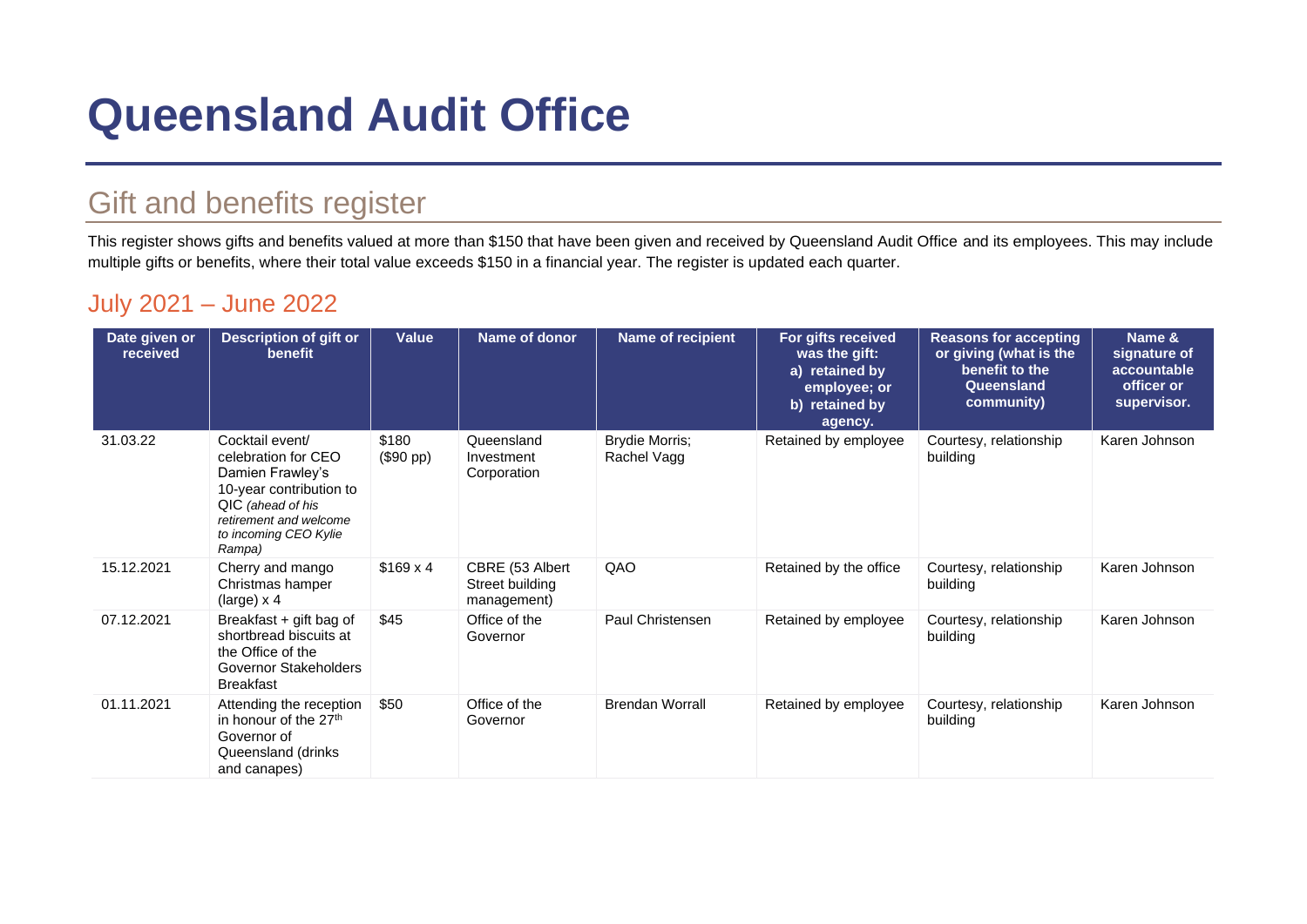| Date given or<br>received | <b>Description of gift or</b><br>benefit                                                                                                                              | <b>Value</b>                                                                | Name of donor             | <b>Name of recipient</b> | For gifts received<br>was the gift:<br>a) retained by<br>employee; or<br>b) retained by<br>agency. | <b>Reasons for accepting</b><br>or giving (what is the<br>benefit to the<br>Queensland<br>community) | Name &<br>signature of<br>accountable<br>officer or<br>supervisor. |
|---------------------------|-----------------------------------------------------------------------------------------------------------------------------------------------------------------------|-----------------------------------------------------------------------------|---------------------------|--------------------------|----------------------------------------------------------------------------------------------------|------------------------------------------------------------------------------------------------------|--------------------------------------------------------------------|
| 28.10.21                  | Complimentary<br>enrolment to the Public<br><b>Practice Virtual</b><br>Conference                                                                                     | \$298                                                                       | <b>CPA Australia</b>      | David Hardidge           | Retained by employee                                                                               | Courtesy, relationship<br>building                                                                   | Karen Johnson                                                      |
| 28.10.21                  | Complimentary<br>enrolment to the<br><b>Congress Business</b><br>Lunch                                                                                                | \$110                                                                       | <b>CPA Australia</b>      | David Hardidge           | Retained by employee                                                                               | Courtesy, relationship<br>building                                                                   | Karen Johnson                                                      |
| 20.10.2021                | Gift vouchers x 2; cab<br>charge                                                                                                                                      | \$244.60<br>\$150 gift<br>vouchers<br>(\$75 each);<br>$$71.20 +$<br>\$23.40 | QUT                       | Jessica Saayman          | Retained by employee                                                                               | Participation in research<br>study                                                                   | Karen Johnson                                                      |
| 13.10.2021                | Gift voucher                                                                                                                                                          | \$75                                                                        | QUT                       | Jessica Saayman          | Retained by employee                                                                               | Participation in research<br>study                                                                   | Karen Johnson                                                      |
| 06.10.2021                | Luncheon in<br>recognition of<br>outstanding<br>Queensland<br>contributors + The<br>Governors of Modern<br>Queensland hardcover<br>by David Fagan and<br>Madonna King | \$115<br>\$75 (lunch)<br>\$40 (book)                                        | Office of the<br>Governor | <b>Brendan Worrall</b>   | Retained by employee                                                                               | Courtesy, relationship<br>building                                                                   | Karen Johnson                                                      |
| 09.08.21                  | Complimentary<br>enrolment to the Public<br><b>Practice Virtual</b><br>Conference on<br>19.08.21                                                                      | \$120                                                                       | <b>CPA Australia</b>      | David Hardidge           | Retained by employee                                                                               | Courtesy, relationship<br>building                                                                   | Karen Johnson                                                      |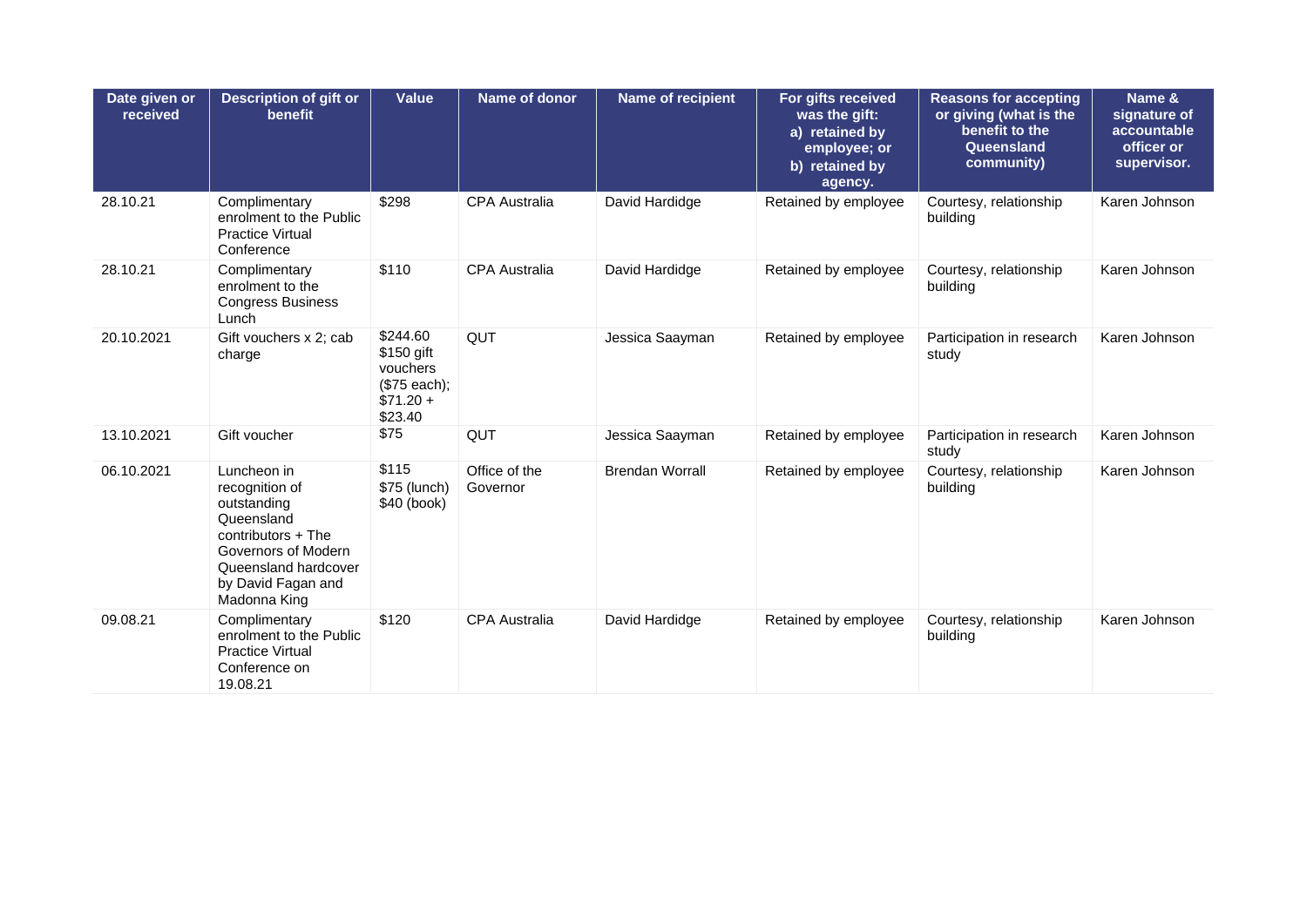## July 2020 – June 2021

| Date given or<br>received | <b>Description of gift or</b><br>benefit                                              | <b>Value</b>       | Name of donor             | <b>Name of recipient</b>                               | For gifts received<br>was the gift:<br>c) retained by<br>employee; or<br>d) retained by<br>agency. | <b>Reasons for accepting</b><br>or giving (what is the<br>benefit to the<br>Queensland<br>community)                                                                                                   | Name &<br>signature of<br>accountable<br>officer or<br>supervisor. |
|---------------------------|---------------------------------------------------------------------------------------|--------------------|---------------------------|--------------------------------------------------------|----------------------------------------------------------------------------------------------------|--------------------------------------------------------------------------------------------------------------------------------------------------------------------------------------------------------|--------------------------------------------------------------------|
| 08.06.21                  | Technology<br>peripherals: keyboard,<br>mouse, headset,<br>webcam                     | \$1,000            | Logitech                  | John Moore                                             | Retained by the office                                                                             | Technology provided by<br>Logitech to assess its<br>compatibility/value to<br>QAO as part of future<br>technology plans<br>(equipment is in use by<br>QAO IT staff and not<br>assigned to individuals) | Karen Johnson                                                      |
| 20.05.21                  | Dataiku lunch/<br>roundtable                                                          | \$225<br>(\$75 pp) | Aginic                    | Damon Olive<br>Karen Johnson<br><b>Robert Kilbride</b> | Retained by employee                                                                               | Courtesy, relationship<br>building                                                                                                                                                                     | Karen Johnson                                                      |
| 10.02.21                  | Afternoon reception in<br>recognition of<br>outstanding<br>Queensland<br>contributors | \$100<br>(\$50 pp) | Office of the<br>Governor | <b>Brendan Worrall</b><br>Karen Johnson                | Retained by employee                                                                               | Courtesy, relationship<br>building                                                                                                                                                                     | Karen Johnson                                                      |
| 10.12.20                  | Garden Reception to<br>celebrate Christmas<br>(drinks and canapes)                    | \$50               | Office of the<br>Governor | <b>Brendan Worrall</b>                                 | Retained by employee                                                                               | Courtesy, relationship<br>building                                                                                                                                                                     | Karen Johnson                                                      |
| 04.12.20                  | Breakfast + Christmas<br>gingerbread biscuits                                         | \$45               | Office of the<br>Governor | Paul Christensen                                       | Retained by employee                                                                               | Courtesy, relationship<br>building                                                                                                                                                                     | Karen Johnson                                                      |
| 27.10.20                  | Complimentary<br>enrolment to CPA<br>Australia virtual<br>congress                    | \$250              | <b>CPA Australia</b>      | David Hardidge                                         | Retained by employee                                                                               | Courtesy, relationship<br>building                                                                                                                                                                     | Karen Johnson                                                      |
| 13.08.20                  | Wirra Wirra 2017<br>'Church Block' Wine                                               | \$27               | <b>CPA Australia</b>      | David Toma                                             | Retained by employee                                                                               | Courtesy, relationship<br>building                                                                                                                                                                     | Karen Johnson                                                      |
| 07.08.20                  | Complimentary<br>enrolment to two<br>micro-credential<br>courses                      | \$200              | CPA Australia             | David Hardidge                                         | Retained by employee                                                                               | Courtesy, relationship<br>building                                                                                                                                                                     | Karen Johnson                                                      |